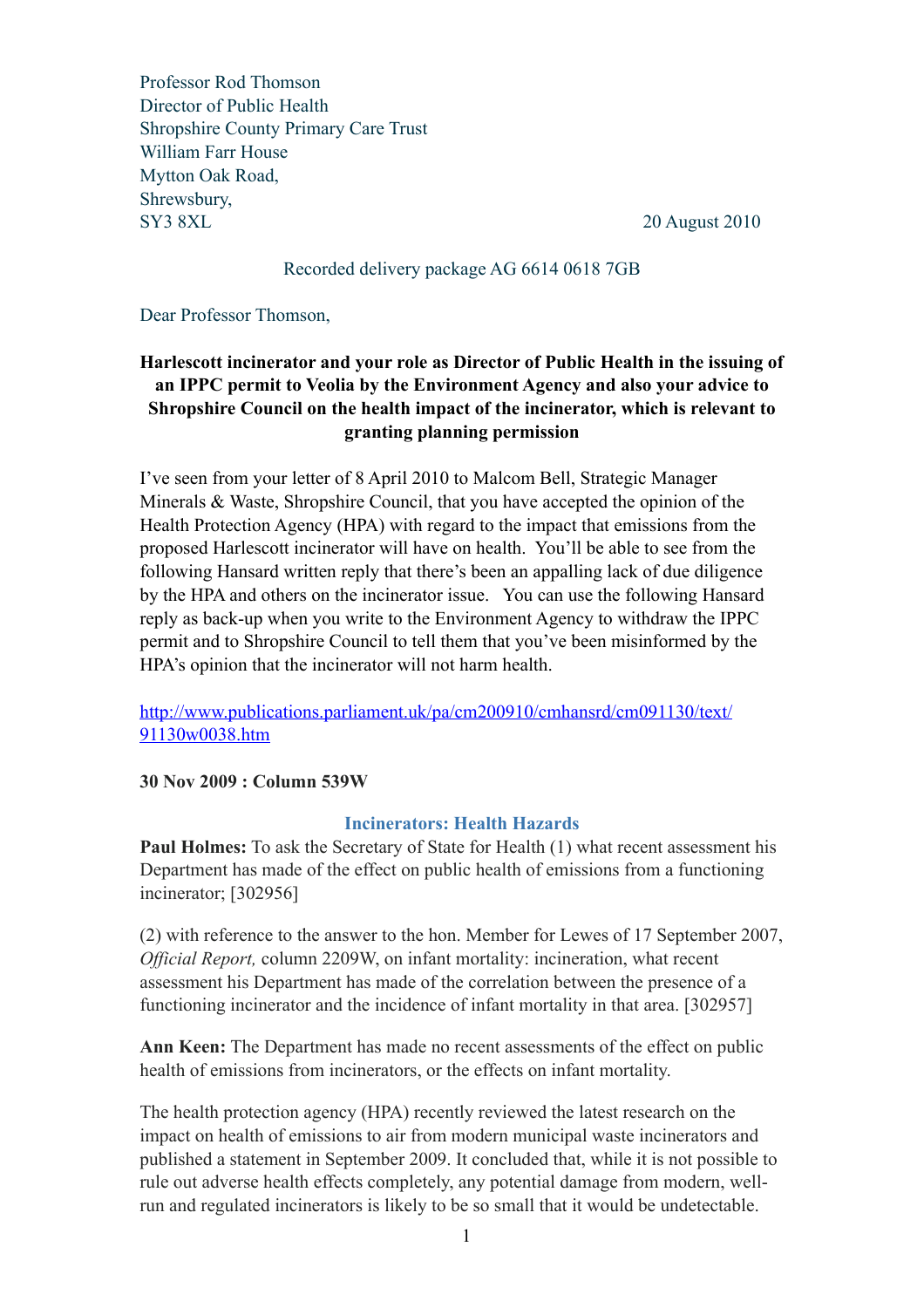The advice is available on the agency's website at:

[www.hpa.org.uk/web/HPAweb&](http://www.hpa.org.uk/web/HPAweb&);HPAwebStandard/HPAweb\_C/1251473372175

The HPA also advised that studies of public health around modern, well managed municipal waste incinerators are not recommended, since any possible health effects are likely to be small.

**\*\*\*\*\*\*\*\*\*\*\*\*\*\*\*\*\*\*\*\*\*\*\*\*\*\*\*\*\*\*\*\*\*\*\*\*\*\*\*\*\*\*\*\*\*\*\*\*\*\*\*\*\*\*\*\*\*\*\*\*\*\*\*\*\*\*\*\*\* \*\*\*\*\*\*\***

My letter of objection to Shropshire Council dated 27 April 2009 ended as follows:

**"Your Officers and Councillors cannot be expected to make a correct decision on the Harlescott incinerator unless relevant health and mortality data is carefully examined and understood. The Council has opted for an unsafe and expensive method of waste disposal when they knew about the safer alternative of plasma gasification over five years ago in January 2004."** 

Councillors and Officers have had over a year to read my letter and the accompanying documents and I want the Cllrs who will vote on this issue on 1st September 2010 to be aware that any future legal action will need to have access to relevant documents and that's why I want you to be a key witness in any such action as you're in a position to get the IPPC licence withdrawn and also to be able to inform Shropshire Council and all Cllrs that you have been misled by the Health Protection Agency over health effects of incinerators and you can use this written reply of 30 November 2009, to back up your stance.

You will be under great pressure to do nothing at all, but remember that you're the Director of Public Health and you'll be key witness in any legal action. Don't think that this issue can be "bluffed out". The Councils at Corby (birth defects from steelworks remediation); Wigan (Broomfield Tip fire at Standish); Norfolk (Bacton gas terminal pollution); and power company Powergen (crop damage & car paint damage due to toxic emissions from Richborough Power Station, Kent) all tried to bluff it out at first and Dr Dick van Steenis had input into all four cases.

Powergen settled out of court in March 1997.

**PowerGen** forks out for **Orimulsion** [crop damage | The ENDS Report](http://www.endsreport.com/4119/powergen-forks-out-for-orimulsion-crop-damage) ENDS Report - ENDS Report (subscription) - Sep 1, 1997 **PowerGen** has paid a substantial sum believed to be £34 million to a Kent farmer and his landlord Prudential who had alleged that combustion of **Orimulsion** at **...**

Wigan set aside £2 million for compensation according to the Wigan Observe article "£2 million tip blaze compo shock" (27 January 2005). The council's insurers weren't expected to pay out.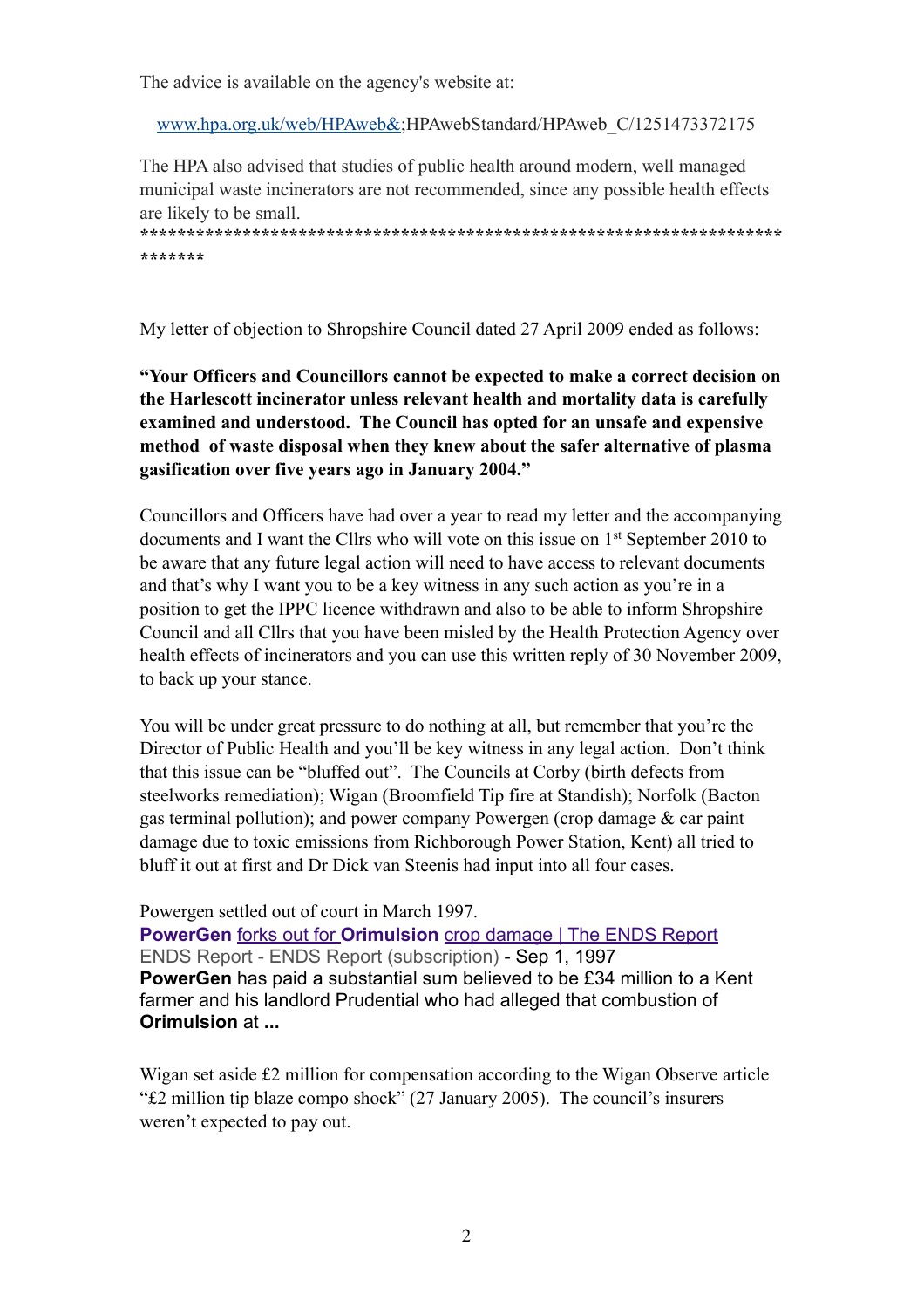Dr van Steenis advised Solicitor Des Collins on the Corby birth defects issue in 2001 and encouraged him to continue the class action. (See "Clean-up victims sue for millions", Sunday Express, 2 May 2010)

Dr (now Professor) Virginia Murray was key player in Bacton (when she was with Guy's Hospital Poisons Unit) and Standish. She was representing HPA at a meeting in Standish in May 2004 to downplay the health warnings given by Dr van Steenis at the public meeting in Standish Labour Club, 22 April 2004.

Dr Murray apparently told Peter Rossington, of AMOCO, to keep quiet about emissions at Bacton. She had no concerns about health damage such as reported in:

#### **THE OBSERVER: GAS CLOUDS BLIGHT VILLAGERS' LIVES: HUNDREDS FEAR TREATENING SKYLINE, AS SICKNESS AND SKIN DISEASE ARE BLAMED ON POLLUTION FROM NORTH SEA PLANTS**

**Observer, The (London, England)** - Sunday, February 8, 1998 *Author: DAVID HARRISON*

VILLAGERS of **Bacton** , on the Norfolk coast, are convinced they are being poisoned by fumes belched out by two giant gas companies, less than half a mile from the nearest houses.

Around 100 residents in the area have suffered sores, scars, liver, kidney and thyroid problems, and breathing difficulties. They blame unprocessed North Sea gas from Amoco and Phillips, but exonerate a third firm on the site, Shell. Many complain that the pollution has affected their gardens, turning mint and parsley bright yellow and killing laburnum trees. One resident said he burned his hand when he put it into a rain barrel. Pigs and dogs have also been affected, coming out in blotches and 'scratching themselves to death', according to the villagers…..continues

Only one person was successful in a health damage claim due to Bacton emissions as far as I'm aware and that was Tom Rossington, the younger brother of whistleblower Peter Rossington whose honesty over health damage at Bacton cost him his career in the petro-chemical industry. It seems that no-one likes a whistleblower on health issues - probably because it makes things so much harder for those who want to cover-up the truth. Dr van Steenis advised the Rossingtons.

#### **I've enclosed the following documents:**

- 1. My letter of objection to Shropshire Council, 27 April 2009
- 2. My letter of objection to the Environment Agency, 18 March 2009
- 3. Surrey Mirror article "Chill wind over fumes risk from incinerator", 22 May 2008

4. Dorking Advertiser article ""Incinerator fury as bosses admit to no health checks: Protestors say agency is failing to protect public from illness", 22 May 2008

5. South London Press article "Health risk: worries of more infant deaths and heart disease found near incinerators", 4 May 2007

6. Graph of infant mortality rates in Newham, London & England in 3-year rolling averages from Newham PCT report of 2007. This graph (Fig 3.19) shows that infant deaths in Newham were falling prior to SELCHP incinerator starting in December 1993, but rose afterwards – just a infant death rates in Lewisham rose (home to SELCHP) while rates in Boroughs free from SELCHP emissions, e.g. Hammersmith & Fulham, and Havering fell over time as seen on graph that is enclosure 7.

7. Infant mortality rate graph for Newham, Lewisham, Havering, and Hammersmith & Fulham Boroughs showing how rates fell in unexposed boroughs. (1990-2 to 2005-7)